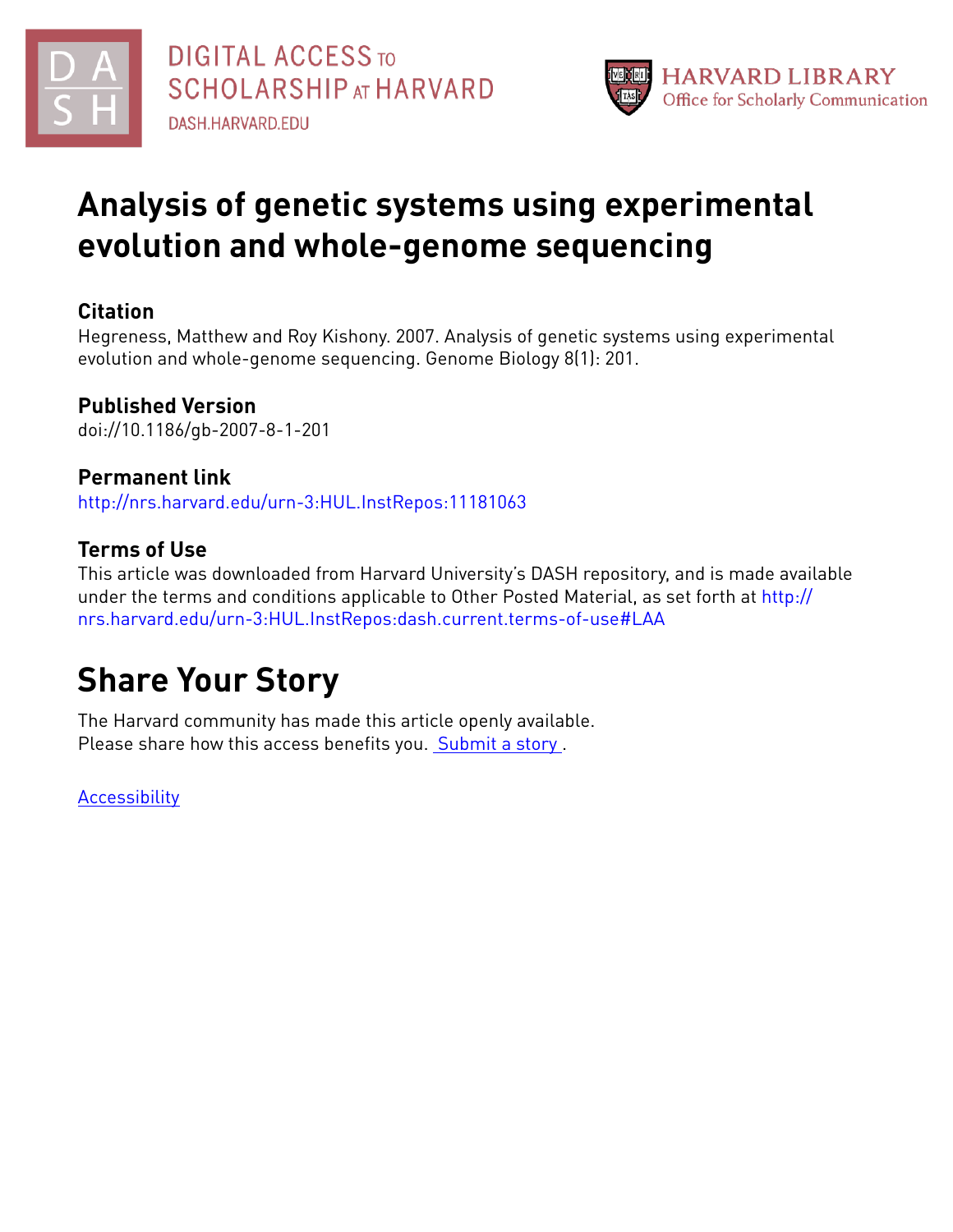## Minireview **Analysis of genetic systems using experimental evolution and whole-genome sequencing** Matthew Hegreness<sup>\*†</sup> and Roy Kishony<sup>\*\*</sup>

Addresses: \*Department of Systems Biology, Harvard Medical School, Longwood Avenue, Boston, MA 02115, USA, †Department of Organismic and Evolutionary Biology and ‡School of Engineering and Applied Sciences, Harvard University, Cambridge, MA 02138, USA.

Correspondence: Roy Kishony. Email: roy\_kishony@hms.harvard.edu

Published: 1 February 2007

*Genome Biology* 2007, **8:**201 (doi:10.1186/gb-2007-8-1-201)

The electronic version of this article is the complete one and can be found online at http://genomebiology.com/2007/8/1/201

© 2007 BioMed Central Ltd

#### **Abstract**

The application of whole-genome sequencing to the study of microbial evolution promises to reveal the complex functional networks of mutations that underlie adaptation. A recent study of parallel evolution in populations of *Escherichia coli* shows how adaptation involves both functional changes to specific proteins as well as global changes in regulation.

The comparative study of extant genomes has revolutionized biology, shedding light not only on evolution but also on physiology, genetics and medicine. But the utility of comparisons among naturally evolved isolates is lessened by incomplete knowledge of the environment to which the organisms adapted. Precise knowledge of conditions is attainable only in comparative genomic studies of organisms that have diverged under the controlled conditions of the laboratory, where it is possible to run replicate experiments that distinguish which outcomes are inevitable and which the result of mere chance.

Advanced sequencing and mutation-detection technologies now make it possible to reveal the complete genetic basis for an adaptive trait that separates an evolved clone from a reference strain [1-4]. The first whole-genome sequencing of cellular organisms adapted to controlled laboratory conditions has already revealed mutations that contribute to symbiosis [1] and cooperative behavior [5-7]. A new study by Herring  $et$ al. [8] takes whole-genome sequencing a significant step further by exploring parallel evolution and its dynamics in replicate populations of Escherichia coli. They also provide direct characterizations of the effects of the detected mutations using site-directed mutagenesis. Their results offer clues to how complex biological systems function and evolve, suggesting that adaptive regulation can occur not only at the loci of genes that are directly involved in the adaptive trait but also in distant areas of the network. Whole-genome sequencing of parallel evolved strains promises to reveal novel functional links among genes and genetic modules. Future studies may be able to use genome-sequencing technologies to answer a range of pressing questions in biology and evolution: how biological networks are constructed, constrained, and modified; how clonal interference shapes the outcomes of evolution; and what is the complete spectrum of genetic mutations available to selection.

### **The advantages of bacteria for experimental evolution**

In 1893, HL Russell, a bacteriologist at the University of Wisconsin, enumerated some of the "evident advantages that bacteria possess for experimental research in evolutionary biology" [9]. These included how the "physical and chemical environment [in which bacteria grow] can be so rigidly controlled that the variability of conditions …is practically excluded", as well as how, by virtue of short generation times, a "rapid successive transference of cultures to fresh media can secure the effect of an experiment covering an immense number of generations within a limited space of time" [9]. Russell's ideas appear to have remained unrealized for nearly a century, but the field of experimental evolution finally emerged as a vibrant and independent discipline towards the end of the twentieth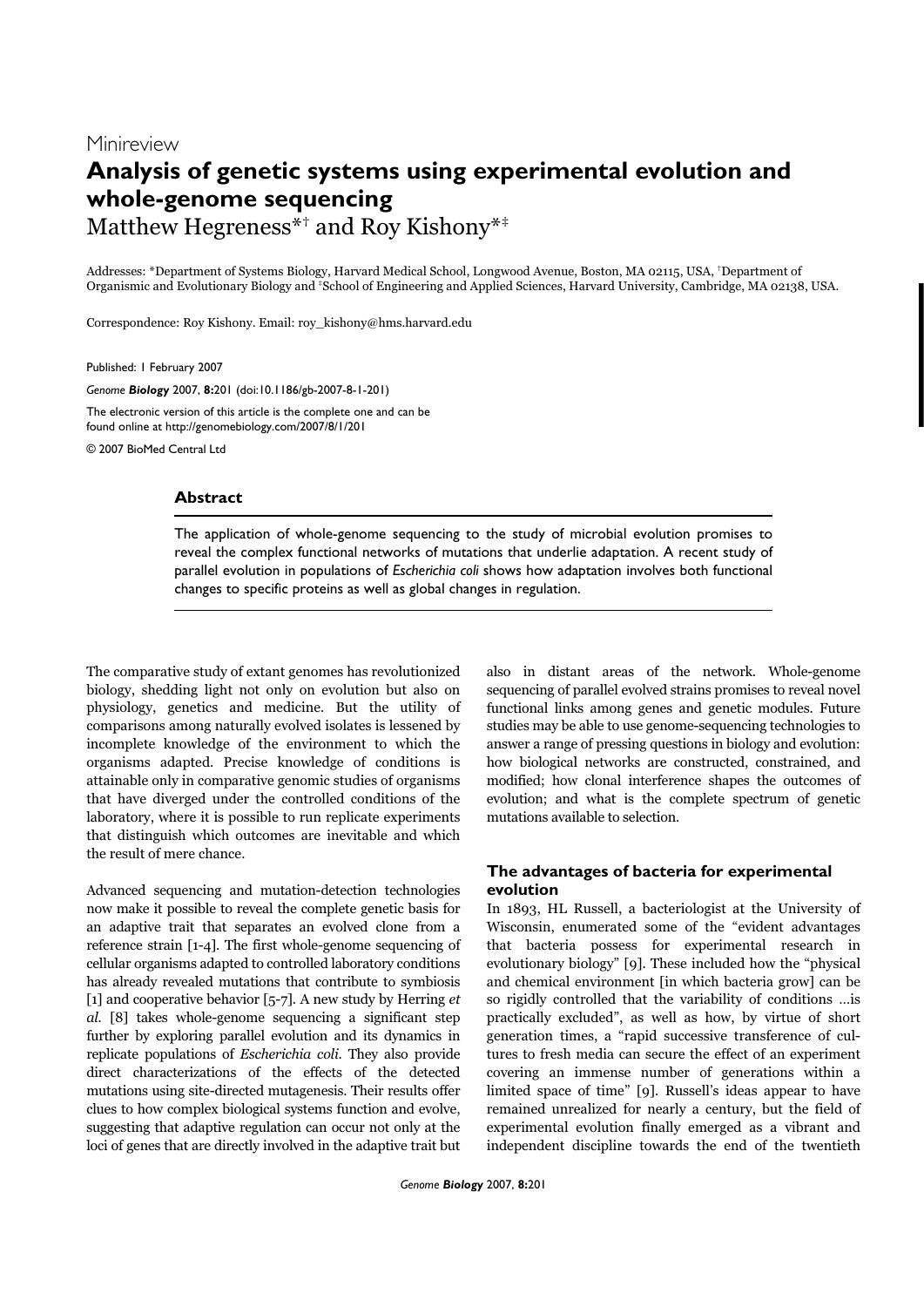century [10]. With advances in the culture and genetic manipulation of microbes, investigators in the 1980s began to let microbes compete and evolve in the laboratory. Early studies used the ability to obtain precise fitness measurements in chemostats to reveal subtle fitness differences associated with natural, induced, and engineered mutations [11], demonstrating the direct link between metabolic flux and fitness [12]. Later experiments, using long-term laboratory evolution of parallel lines, were aimed at the key evolutionary question of how much variability we would expect were we to replay the 'tape of life' [13]; that is, how reproducible are evolutionary outcomes. The most celebrated long-term parallel experiment was begun by RE Lenski in 1988 with 12 replicate populations of Escherichia coli and has been running continuously for almost 20 years and more than 40,000 generations in glucose-limited medium [14]. These long-term lines have shed much light on the inherent variability of the evolutionary process at a range of phenotypic levels [14,15]. Now, with recent advances in genomic technologies, these questions have begun to be addressed at the genotypic level [14,16-18]. With wholegenome sequencing, all genetic changes underlying an adaptive trait can be revealed and their dynamics tracked over time. The new study by Herring et al. [8] suggests some of the ways in which whole-genome sequencing will provide deeper insight into the connections between parallel evolution at the genotypic and phenotypic levels.

#### **Parallel adaptation in functional modules**

One salient finding that has emerged from laboratory studies of evolving microbes is that parallel evolutionary changes are often seen in replicate populations adapting to a novel environment. Parallel evolution is a hallmark of natural selection: identical or very similar changes reach high frequency or fixation in independent lineages evolving under identical conditions. The use of parallel evolution to infer that adaptation had occurred was first applied to morphological traits [19], but it has been even more convincing in the world of molecules [4,14,20-25]. With their spartan genomes, RNA and DNA viruses were the first organisms for which individual genomes from replicate laboratory populations were fully sequenced. Although whole-genome sequencing reveals all the mutations between an evolved strain and its ancestor, further experimentation is needed to show whether any of these mutations are neutral and how the various mutations combine to form an adaptive trait. In addition to the revelation that the vast majority of mutations that reach appreciable frequency in viral populations are beneficial, such sequencing studies produced striking examples of parallel evolution - often exactly the same change in the same amino acid [26].

It is perhaps not so surprising that we should find a limited set of changes and pervasive parallel evolution in viruses, whose genomes are very small and which lack the

complicated regulatory networks of the higher forms of life. Evolution acts on biological function, and in viruses functions are often mapped to single genes. In complex cellular life forms such as bacteria and yeast, however, complex functions are typically attributed to modules of genes [27]. We might expect, therefore, that parallel evolution for cellular life does not necessarily mean similar changes in the same genes but rather similar changes in related modules. For example, recent studies have found that a phenotype under significant positive selection in Lenski's long-term lines is the degree of DNA supercoiling [21]. Although a candidate-gene approach revealed the genes responsible for the changes in supercoiling in some of the evolving strains, the genetic causes underlying the same phenotype in many of his other strains remain obscure [21]. Whole-genome sequencing of these lines could undoubtedly reveal the many different genetic changes that can produce the same parallel phenotypic change in DNA topology, and it could thus unmask the supercoiling genemodule under selection. Through the revelation of parallel cellular phenotypes produced by seemingly dissimilar genetic changes, functional connections within and between genetic modules [28-29] can now be revealed by experimental evolution coupled with whole-genome sequencing.

The current study by Herring et al. [8] focuses on metabolism and its regulation. Metabolism provides perhaps the best example of a large cellular network (comprising hundreds of genes) that is relatively amenable to quantitative phenotypic predictions at the whole-cell level [30-33]. Although the overall optimal fitness of adapting populations limited by a given single metabolic resource can be predicted [34,35], only some of the mutations underlying the actual fitness changes appear in the list of candidate genes [34]. Presumably, a regulatory change in a remote location of the network can have far-reaching and unexpected effects.

Using a new microarray-based technology of whole-genome resequencing for identifying the changes between a known and reference strain, Herring et al. [8] explore the parallel changes in metabolic and regulatory networks that appeared in five replicate E. coli populations that evolved separately in glycerol minimal media for 44 days. This study provides new examples of parallel evolution in candidate genes, but also, as a consequence of the comprehensive sequence information obtained, begins to provide examples of how remote changes might propagate through complex networks and how seemingly disparate changes can have similar phenotypic effects.

Herring et al. [8] observed parallel changes in both global regulation patterns and local protein sequences. Resequencing five clones - one clone from each of the replicate populations - the authors identified 13 mutations. A single gene,  $glpK$ (encoding glycerol kinase), was mutated in all five lineages. The protein synthesized by this gene catalyzes the first step in glycerol catabolism, and the mutations in this gene led to more than 50% increases in the reaction rate of glycerol kinase.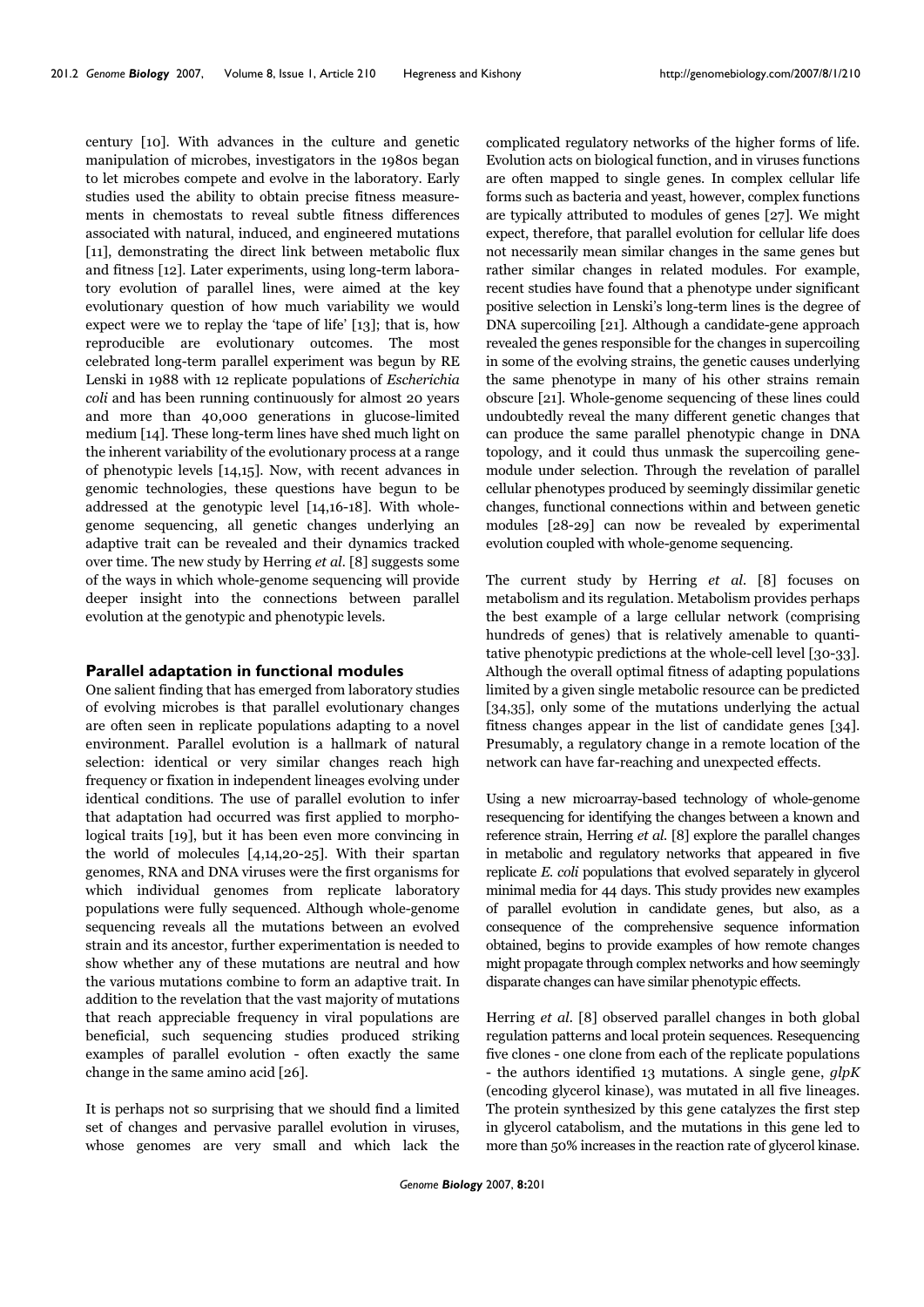This is an exceptional example of parallel evolution that resonates with the results from experimental viral evolution.

Apart from the glycerol kinase mutations, the most significant mutations identified affected global transcription patterns. The largest fitness changes (representing roughly half of the total increase in growth rate) in any of the five populations resulted from mutations in genes encoding the two major subunits of RNA polymerase (rpoB and rpoC). In three of the five populations, natural selection fixed a mutant variant of rpoB or rpoC within 25 days from the start of the experiment. The reason that these changes were beneficial is unknown. Two of these populations subsequently experienced a sweep of secondary mutations that were only conditionally beneficial; these may represent compensatory changes that might have been needed to alleviate the presumed deleterious effects of global changes in gene expression. One of the populations that did not have mutations in RNA polymerase had an 82 basepair deletion adjacent to crr, which encodes critical component in catabolite repression. Herring et al. [8] suggest that attenuation of crr expression, as well as the mutations in the genes encoding RNA polymerase, may reduce the expression of genes that lead to catabolite repression, which inhibits growth on glycerol. The basis of these effects is still to be identified.

Whole-genome sequencing coupled with the careful control of conditions that is possible in laboratory evolution thus allowed Herring et al. [8] to demonstrate how molecular evolution proceeds both in cis and in trans: that is, adaptation involves local changes to specific proteins (for example, glpK) as well as remote regulatory changes.

### **Studying the basis of clonal interference by whole-genome sequencing**

Herring et al. [8] sequenced clonal samples from their populations after 44 days. Sequencing of many clones from each population is still technologically unfeasible. How different would the results have been if it was possible to sequence many different individuals from each evolving population? Bacterial populations invariably show some degree of genetic variability as a result of spontaneous mutation rates and genetic drift of neutral and deleterious alleles. But beneficial mutations are particularly important to population heterogeneity, especially on laboratory timescales. Microbial evolution invariably includes clonal interference among competing lineages, that is, multiple distinct beneficial mutations spread through a population at a given time [25,36- 45]. On laboratory timescales during which horizontal transfer of mutations is negligible, beneficial mutations remain linked to the genome in which they appeared, and so the spread of one beneficial mutation can impede the spread of others.

Herring et al. [8] recognized that clonal interference shaped the evolution of their populations, and they attempted to discover competing clonal lineages by sequencing the handful of candidate genes suggested by their whole-genome sequencing in search of alternative alleles. They found four alternative  $qlpK$  alleles in two populations. Furthermore, their time course of allele frequency measurements shows several telltale signs of clonal interference, such as transient or permanent decreases in frequency of particular beneficial alleles after an initial rise, indicating competition with a fitter lineage. The independent appearances of mutations in  $glpK$  and  $rpoC$  in replicate populations is a less obvious consequence of clonal interference - many beneficial mutations of small effect are probably spreading through the population but do not reach high frequency by the time the strong mutations in  $glpK$  and  $rpoC$  spread through the population.

As whole-genome sequencing becomes cheaper and more reliable, it will be easier to study clonal interference as a mechanism affecting the overall rate of adaptation. One question is whether clonal interference happens most frequently between clones with roughly the same phenotype - that is, competition between different genotypic changes in the same specific genes, pathways, or regulatory networks - or whether different phenotypic changes are competing instead.

#### **The raw material of evolution**

In the relatively brief evolutionary timescales and moderate population sizes of studies such as that of Herring et al. [8], neutral mutations would not have had time to spread appreciably in the population by genetic drift. Furthermore, although new neutral and deleterious mutations would arise every generation, deleterious and neutral alleles are pushed toward extinction as lineages carrying strongly beneficial alleles spread to fixation. Thus, it is not surprising that the few mutations discovered by Herring et al. [8] were all beneficial, and typically of large effect. In addition to studying adaptive mutations, whole-genome sequencing could be used to explore better the actual underlying genotypic spectrum of mutations before selection's winnowing; that is, it could be used to look at what the raw material presented to natural selection is and how it varies across organisms and environments.

Whole-genome sequencing can elucidate the nature of spontaneous mutations when coupled with experimental evolution in mutation accumulation (MA) lines. MA lines are evolved for many generations with as little selection as experimentally feasible [46-49]. This is typically achieved by putting a population through consecutive one-organism bottlenecks every few generations. This allows one to observe how deleterious, neutral and beneficial mutations accumulate without selection. Whole-genome sequencing of MA lines offers considerable promise for seeing the types of mutations that arise in such selection-less experiments. This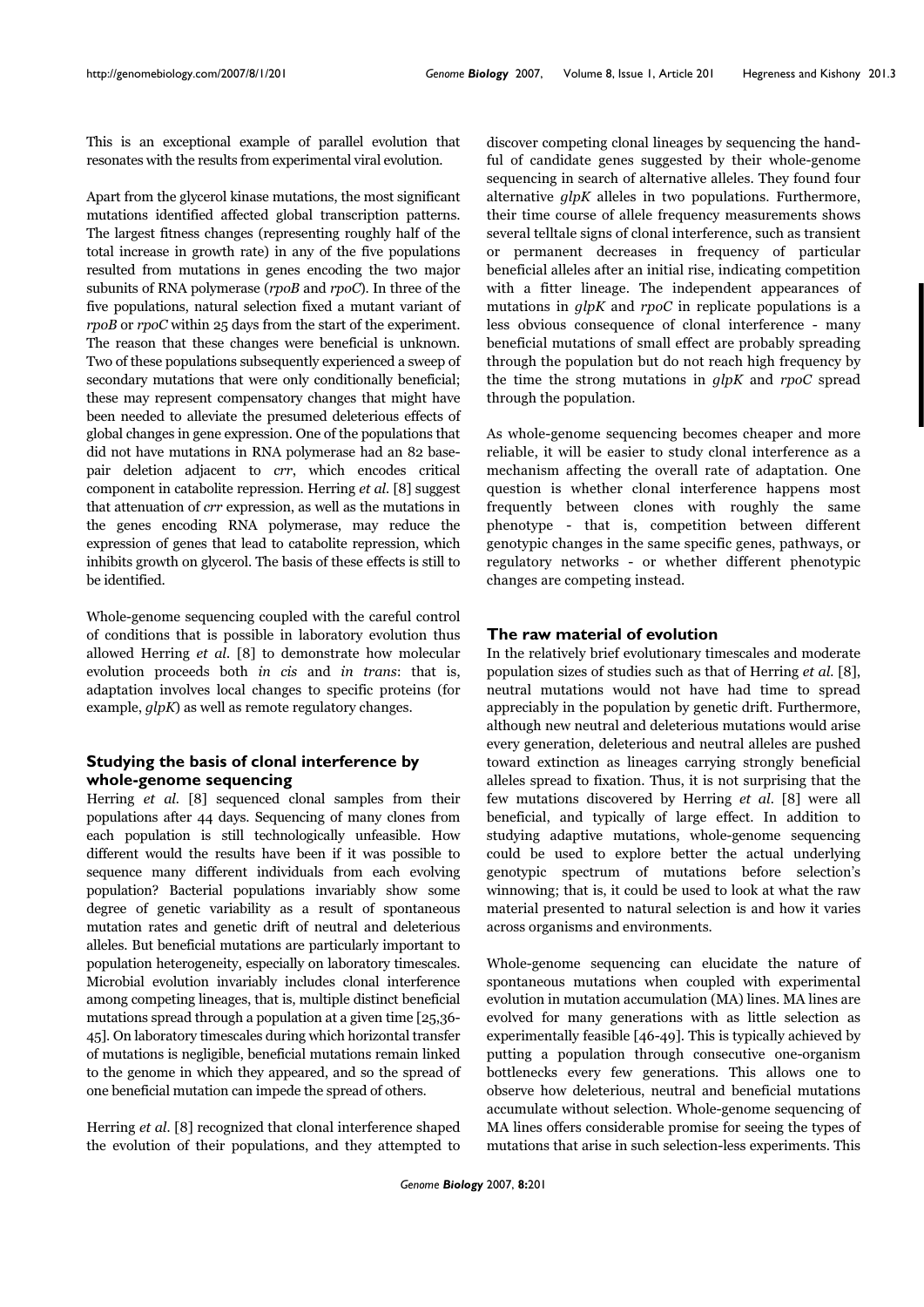will enable geneticists to go from the most basal level, the mutations that compose the raw material for evolution, all the way through gene function and regulation to the ultimate evolutionary phenotype - fitness.

When we see how much whole-genome sequencing has revealed about evolution in nature [50,51], we can imagine how much more can be learned about evolution on a laboratory timescale. By sequencing clones from populations that have evolved in identical laboratory conditions, Herring et al. [8] provide further evidence for the ubiquity of parallel evolution on the genotypic level, and their study suggests that remote changes are propagated through genetic systems. Experimental evolution, coupled with genomic technologies, is poised to answer many important questions at the interface between cellular processes and observed evolutionary consequences. Evolution is becoming a powerful tool for studying biological processes, principles and systems.

#### **Acknowledgements**

For helpful comments and suggestions we would like to thank Alexander DeLuna, Daniel Hartl, Ayellet Segré, Daniel Segré, Noam Shoresh, Rebecca Ward and Pamela Yeh.

#### **References**

- Shendure J, Porreca GJ, Reppas NB, Lin X, McCutcheon JP, Rosenbaum AM, Wang MD, Zhang K, Mitra RD, Church GM: **Accurate multiplex polony sequencing of an evolved bacterial genome.** *Science* 2005, **309:**1728-1732.
- 2. Margulies M, Egholm M, Altman WE, Attiya S, Bader JS, Bemben LA, Berka J, Braverman MS, Chen YJ, Chen ZT, *et al.*: **Genome sequencing in microfabricated high-density picolitre reactors.** *Nature* 2005, **437:**376-380.
- 3. Braslavsky I, Hebert B, Kartalov E, Quake SR: **Sequence information can be obtained from single DNA molecules.** *Proc Natl Acad Sci USA* 2003, **100:**3960-3964.
- 4. Segre AV, Murray AW, Leu JY: **High-resolution mutation mapping reveals parallel experimental evolution in yeast.** *PLoS Biol* 2006, **4:**1372-1385.
- 5. Velicer GJ, Raddatz G, Keller H, Deiss S, Lanz C, Dinkelacker I, Schuster SC: **Comprehensive mutation identification in an evolved bacterial cooperator and its cheating ancestor.** *Proc Natl Acad Sci USA* 2006, **103:**8107-8112.
- 6. Fiegna F, Yu YTN, Kadam SV, Velicer GJ: **Evolution of an obligate social cheater to a superior cooperator.** *Nature* 2006, **441:**310-314.
- 7. Foster KR: **Sociobiology: the phoenix effect**. *Nature* 2006, **441:** 291-292.
- 8. Herring CD, Raghunathan A, Honisch C, Patel T, Applebee MK, Joyce AR, Albert TJ, Blattner FR, van den Boom D, Cantor CR, *et al.*: **Comparative genome sequencing of** *Escherichia coli* **allows observation of bacterial evolution on a laboratory timescale.** *Nat Genet* 2006, **38:**1406-1412.
- 9. Russell HL: **Bacteriology in its general relation (continued).** *Am Nat* 1893, **27:**1050-1065.
- 10. Elena SF, Lenski RE: **Evolution experiments with microorganisms: the dynamics and genetic bases of adaptation.** *Nat Rev Genet* 2003, **4:**457-469.
- 11. Dykhuizen DE, Hartl DL: **Selection in chemostats**. *Microbiol Rev* 1983, **47:**150-168.
- 12. Dykhuizen DE, Dean AM, Hartl DL: **Metabolic flux and fitness.** *Genetics* 1987, **115:**25-31.
- 13. Gould SJ: *Wonderful Life: The Burgess Shale and the Nature of History*. New York: WW Norton; 1990.
- 14. Lenski RE: **Phenotypic and genomic evolution during a 20,000 generation experiment with the bacterium** *Escherichia coli***.** *Plant Breeding Rev* 2004, **24:**225-265.
- 15. Pelosi L, Kuhn L, Guetta D, Garin J, Geiselmann J, Lenski RE, Schneider D: **Parallel changes in global protein profiles during longterm experimental evolution in** *Escherichia coli***.** *Genetics* 2006, **173:**1851-1869.
- 16. Schneider D, Duperchy E, Coursange E, Lenski RE, Blot M: **Longterm experimental evolution in** *Escherichia coli***. IX. Characterization of insertion sequence-mediated mutations and rearrangements.** *Genetics* 2000, **156:**477-488.
- 17. Papadopoulos D, Schneider D, Meier-Eiss J, Arber W, Lenski RE, Blot M: **Genomic evolution during a 10,000-generation experiment with bacteria.** *Proc Natl Acad Sci USA* 1999, **96:**3807-3812.
- 18. Lenski RE, Winkworth CL, Riley MA: **Rates of DNA sequence evolution in experimental populations of** *Escherichia coli* **during 20,000 generations.** *J Mol Evol* 2003, **56:**498-508.
- 19. Simpson GG: *The Major Features of Evolution*. New York: Columbia University Press; 1953.
- 20. Cooper TF, Rozen DE, Lenski RE: **Parallel changes in gene expression after 20,000 generations of evolution in** *Escherichia coli***.** *Proc Natl Acad Sci USA* 2003, **100:**1072-1077.
- 21. Crozat E, Philippe N, Lenski RE, Geiselmann J, Schneider D: **Longterm experimental evolution in** *Escherichia coli***. XII. DNA topology as a key target of selection.** *Genetics* 2005, **169:**523-532.
- 22. Woods R, Schneider D, Winkworth CL, Riley MA, Lenski RE: **Tests of parallel molecular evolution in a long-term experiment with** *Escherichia coli***.** *Proc Natl Acad Sci USA* 2006, **103:**9107-9112.
- 23. Honisch C, Raghunathan A, Cantor CR, Palsson BO, van den Boom D: **High-throughput mutation detection underlying adaptive evolution of** *Escherichia coli***-K12.** *Genome Res* 2004, **14:**2495-2502.
- 24. Ferea TL, Botstein D, Brown PO, Rosenzweig RF: **Systematic changes in gene expression patterns following adaptive evolution in yeast.** *Proc Natl Acad Sci USA* 1999, **96:**9721-9726.
- 25. Notley-McRobb L, Ferenci T: **Adaptive mgl-regulatory mutations and genetic diversity evolving in glucose-limited** *Escherichia coli* **populations.** *Environ Microbiol* 1999, **1:**33-43.
- 26. Wichman HA, Badgett MR, Scott LA, Boulianne CM, Bull JJ: **Different trajectories of parallel evolution during viral adaptation.** *Science* 1999, **285:**422-424.
- 27. Hartwell LH, Hopfield JJ, Leibler S, Murray AW: **From molecular to modular cell biology.** *Nature* 1999, **402:**C47-C52.
- 28. Segré D, DeLuna A, Church GM, Kishony R: **Modular epistasis in yeast metabolism** *Nat Genet* 2005, **37:**77-83.
- 29. Yeh P, Tschumi AI, Kishony R: **Functional classification of drugs by properties of their pairwise interactions.** *Nat Genet* 2006, **38:**489-494.
- 30. Kacser H, Burns JA: **The control of flux.** *Symp Soc Exp Biol* 1973, **27**:65-104.
- 31. Heinrich R, Schuster S: *The Regulation of Cellular Systems*. Dordrecht: Chapman & Hall; 1996.
- 32. Kauffman KJ, Prakash P, Edwards JS: **Advances in flux balance analysis.** *Curr Opin Biotechnol* 2003, **14:**491-496.
- 33. Varma A, Palsson BO: **Stoichiometric flux balance models quantitatively predict growth and metabolic by-product secretion in wild-type** *Escherichia coli* **W3110.** *Appl Environ Microbiol* 1994, **60:**3724-3731.
- 34. Dekel E, Alon U: **Optimality and evolutionary tuning of the expression level of a protein.** *Nature* 2005, **436:**588-592.
- 35. Fong SS, Palsson BO: **Metabolic gene-deletion strains of** *Escherichia coli* **evolve to computationally predicted growth phenotypes.** *Nat Genet* 2004, **36:**1056-1058.
- 36. Gerrish PJ, Lenski RE: **The fate of competing beneficial mutations in an asexual population.** *Genetica* 1998, 102-**103:**127-144.
- 37. Muller HJ: **Some genetic aspects of sex.** *Am Nat* 1932, **66:**118-138. Crow |F, Kimura M: **Evolution in sexual and asexual popula-**
- **tions.** *Am Nat* 1965, **99:**439-450. Lenski RE, Rose MR, Simpson SC, Tadler SC: Long-term experi**mental evolution in** *Escherichia coli***. 1. Adaptation and divergence during 2,000 generations.** *Am Nat* 1991, **138:**1315-1341.
- 40. Miralles R, Gerrish PJ, Moya A, Elena SF: **Clonal interference and the evolution of RNA viruses.** *Science* 1999, **285:**1745-1747.
- 41. Arjan JA, Visser M, Zeyl CW, Gerrish PJ, Blanchard JL, Lenski RE: **Diminishing returns from mutation supply rate in asexual populations.** *Science* 1999, **283:**404-406.
- 42. Hegreness M, Shoresh N, Hartl D, Kishony R: **An equivalence principle for the incorporation of favorable mutations in asexual populations.** *Science* 2006, **311:**1615-1617.
- 43. Colegrave N: **Sex releases the speed limit on evolution.** *Nature* 2002, **420:**664-666.

*Genome Biology* 2007, **8:**201